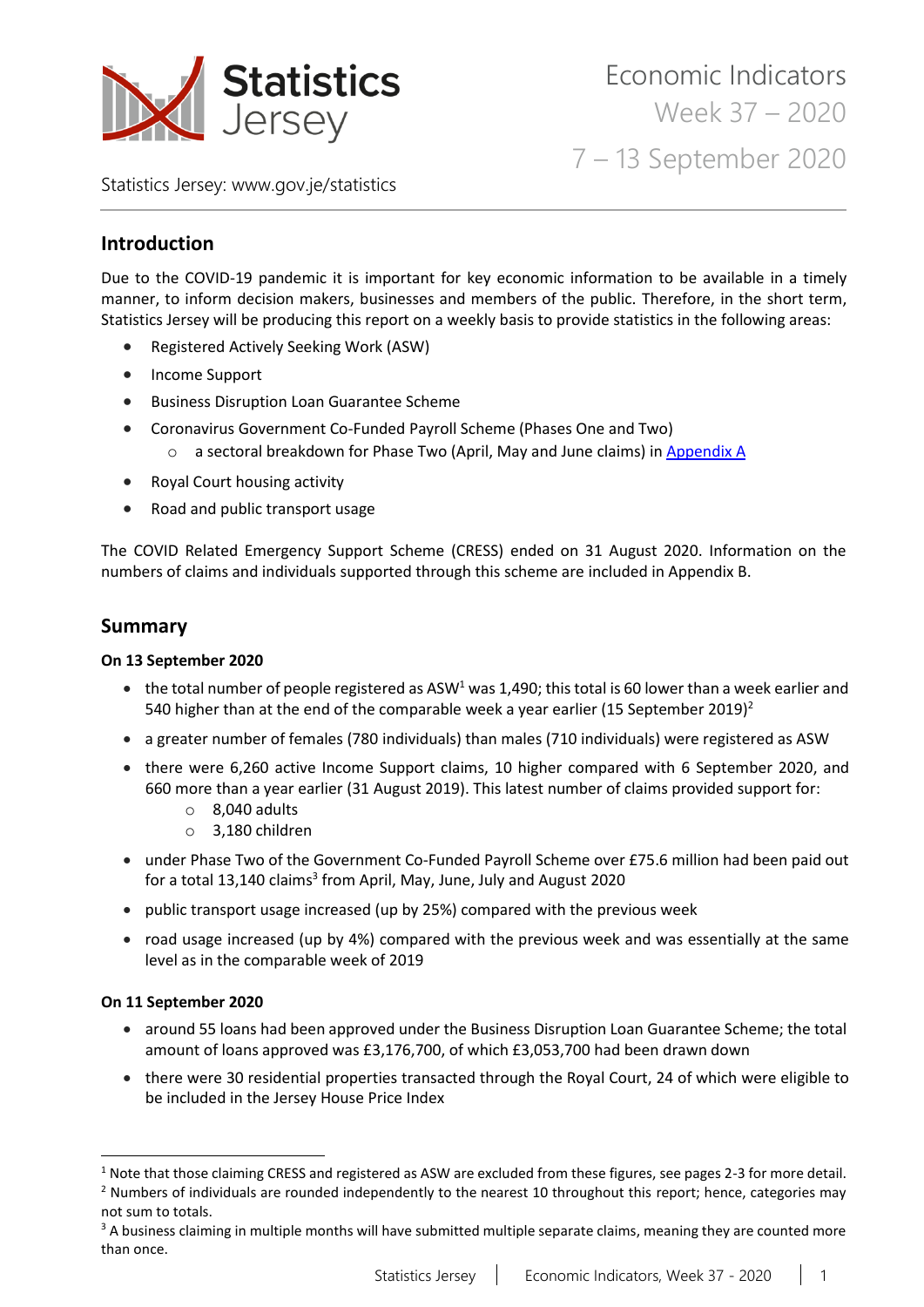

# **Registered Actively Seeking Work**

Customer and Local Service (CLS) compiles data on people in Jersey who are registered as Actively Seeking Work (ASW). Statistics Jersey independently analyses this anonymised data and publishes a quarterly report. This new weekly report constitutes a summarised, more frequent version of the quarterly report.

It is important to note that unemployed Jersey residents are not required to register as ASW. There are, however, certain requirements for those in receipt of an Income Support claim. Changes to the Income Support criteria have an impact on the total numbers registered as ASW. The numbers presented constitute an informative set of indicators of the level of individuals registered as ASW in the Island at a given point in time. For more information on historical ASW statistics, and methodological information, see the latest quarterly repor[t here.](https://www.gov.je/Government/JerseyInFigures/EmploymentEarnings/Pages/RegisteredUnemployment.aspx)

Historically, there has been an increase in the number of ASW claimants during the month of September. A key factor in such a specific monthly increase isthe requirement for any individual claiming Income Support *whose youngest child will reach either age four, five or twelve during the new academic year* being required to seek work or seek more hours of work. The processing of these individuals has not yet taken place in 2020 but had taken place by the comparable week in 2019, and therefore should be acknowledged when considering the latest annual comparison.

On 13 September 2020, there were 1,490 people registered as Actively Seeking Work (ASW). The total number registered on this date was 60 lower than a week earlier (6 September 2020) and 540 higher than at the end of the comparable week a year earlier (15 September 2019) – see Table 1 and Figure 1.

|                                                 | 2 Aug | 9 Aug | 16 Aug | 23 Aug | 30 Aug | 6 Sep | 13 Sep                   |
|-------------------------------------------------|-------|-------|--------|--------|--------|-------|--------------------------|
|                                                 | 2020  | 2020  | 2020   | 2020   | 2020   | 2020  | 2020                     |
| <b>Registered ASW excluding CRESS claimants</b> | 1.740 | 1.680 | 1.650  | 1.610  | 1.590  | 1.550 | 1,490                    |
| <b>Registered ASW CRESS claimants</b>           | 110   | 90    | 90     | 80     | 70     | 70    | $\overline{\phantom{a}}$ |
| <b>Total Registered</b>                         | 1.850 | 1.770 | 1.730  | 1.690  | 1.670  | 1.630 | 1,490                    |

Table 1 – Number of registered ASW excluding CRESS claimants, CRESS claimants and Total Registered; 2 August 2020 – 13 September 2020

*Note: the CRESS scheme ended on 31/8/20, the 70 individuals on 06/09/20 therefore had claimed during that week*

Figure 1 shows a historical series of the number of people registered as ASW (excluding CRESS claimants) from January 2014 to date.



Figure 1 – Number of registered ASW excluding CRESS claimants, January 2014 – 13 September 2020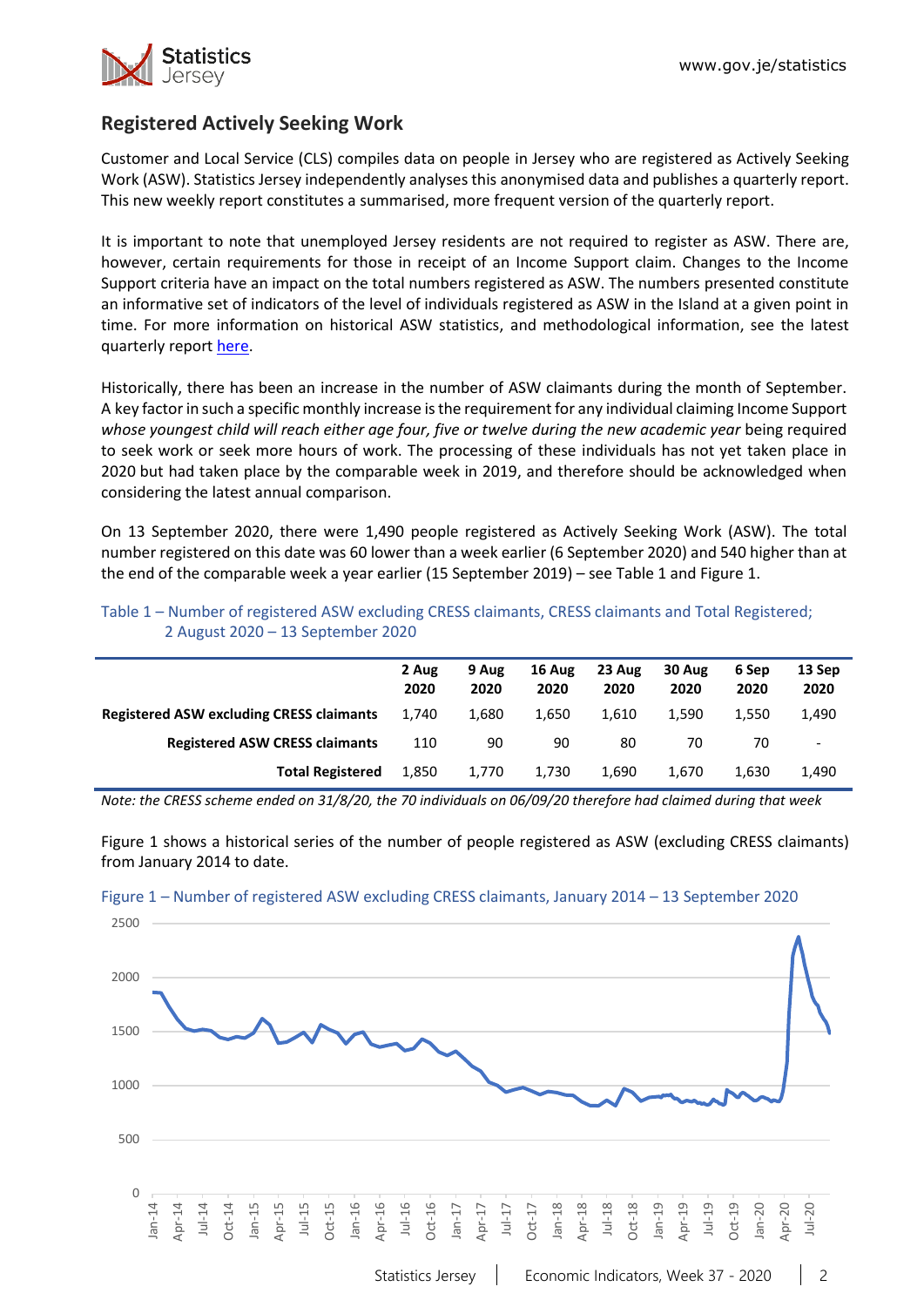

For comparability with the previous year (2019), Table 1 shows separately the number of individuals registered as ASW excluding CRESS claimants and the number of claimants of the new CRESS benefit. The latter may be claimed by individuals who have been working in Jersey for less than five years and, therefore, would not previously have been required to register as ASW.

# **Registered ASW by age and sex**

On 13 September 2020, more females (780 individuals) than males (710 individuals) were registered as ASW. Figure 2 shows the breakdown by sex and age group:





On 13 September 2020, 14% of people registered as ASW were under 25 years of age (210 individuals); 7% of the total were teenagers, aged 16-19 years (100 individuals).

# **Registered ASW duration**

Of all individuals registered as ASW on 13 September 2020, more than a fifth (22%) had been registered for three months or less. Fewer than a tenth (7%) of all individuals registered as ASW had been registered for less than one month, corresponding to 110 individuals.

In the week ending 13 September 2020, around 20 individuals were newly registered as actively seeking work. This latest number of new registrants was similar to that recorded during the previous week (week ending 6 September 2020).

<sup>4</sup> Age and sex proportions as recorded by the 2011 Jersey Census.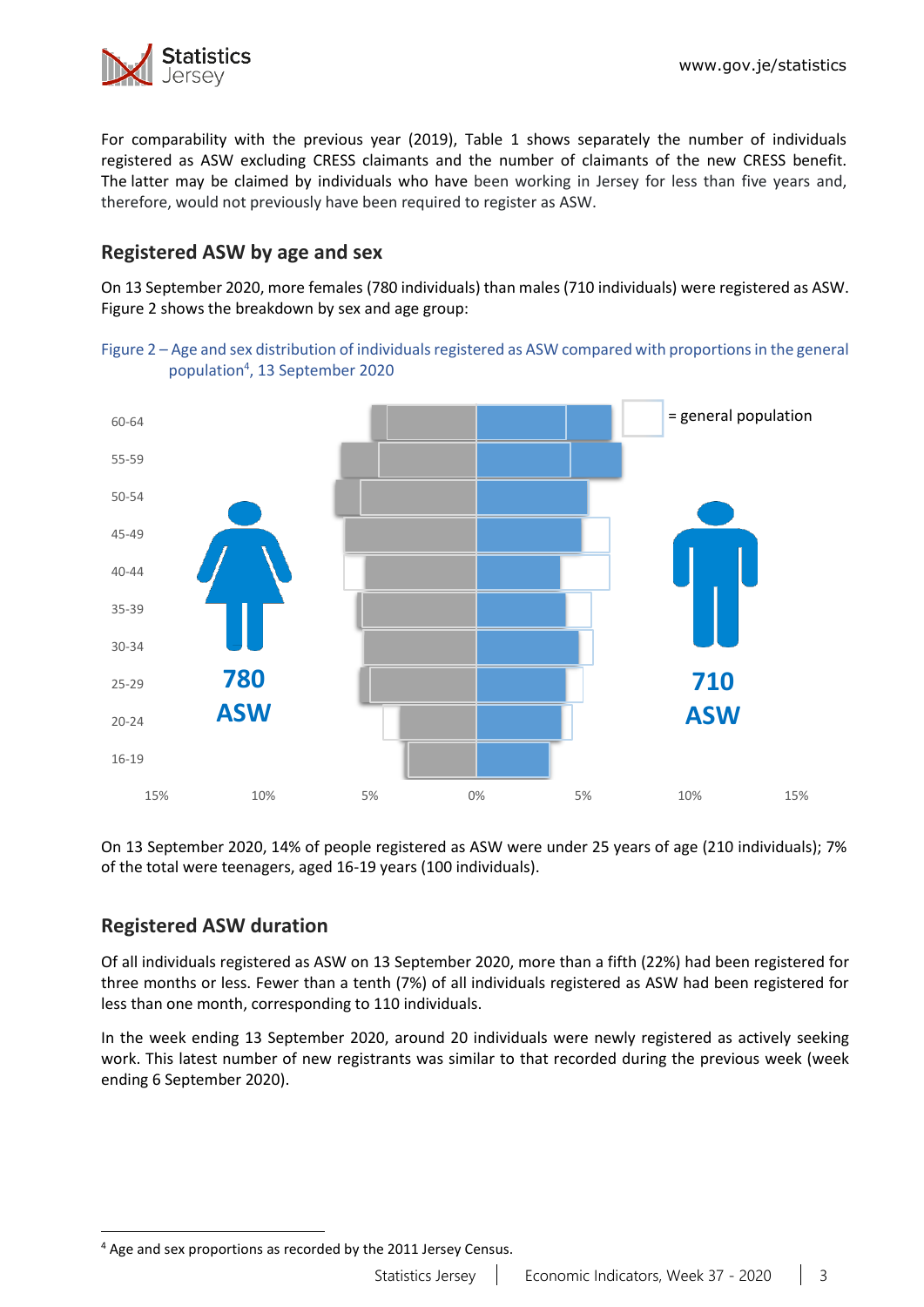

# **Industry**

Individuals working in some industries of the economy, notably the Finance sector, often seek employment through private agencies and do not register as ASW with Customer and Local Services. Such industries will, therefore, tend to be under-reported in the ASW numbers.

The last industry of employment was recorded for around nine out of ten people (92%) registered as ASW. On 13 September 2020:

- 20% were previously employed in 'Miscellaneous professional & domestic services' an increase of 1 percentage point (pp) compared to 31 March 2020
- 17% were previously employed in 'Retail and Wholesale, Motor repairs and sales ' a decrease of 2 pp compared to 31 March 2020
- 15% were previously employed in 'Banking, Miscellaneous Insurance, Finance and Business' the same as on 31 March 2020
- 15% were previously employed in 'Hotel, restaurants, pubs and clubs' an increase of 1 pp compared to 31 March 2020
- 9% were previously employed in 'Construction and allied trades, mining and quarrying' an increase of 1 pp compared to 31 March 2020

# **Income Support**

Income Support is a single, means-tested benefit available to individuals who have a low household income, pass the Income Support residence test and are working; looking for work or exempt from looking for work. This benefit provides financial support towards the costs of housing, living, health needs and child care. Since individuals claim on a household basis, multiple individuals may be supported by a single claim.

On 13 September 2020 there were 6,260 active Income Support claims. These claims supported 8,040 adults and 3,180 children. Compared with a week earlier (6 September 2020), the latest number of claims was 10 higher, the number of adults supported was essentially unchanged and the total number of children supported was essentially unchanged – see Table 2.

|                                     | 2 Aug<br>2020 | 9 Aug<br>2020 | 16 Aug<br>2020 | 23 Aug<br>2020 | 30 Aug<br>2020 | 6 Sep<br>2020 | 13 Sep<br>2020 |
|-------------------------------------|---------------|---------------|----------------|----------------|----------------|---------------|----------------|
| <b>Active Income Support Claims</b> | 6,330         | 6,310         | 6,290          | 6,290          | 6.260          | 6,250         | 6,260          |
| <b>Adults</b>                       | 8.180         | 8,130         | 8,100          | 8.100          | 8,050          | 8,040         | 8,040          |
| Children                            | 3,200         | 3,200         | 3,190          | 3,200          | 3,190          | 3,180         | 3,180          |

Table 2 – Active Income Support Claims, adults and children supported; 2 August 2020 – 13 September 2020

Compared with the closest available date a year earlier (31 August 2019), the latest number of claims was 660 higher, the number of adults supported was 920 higher and the total number of children supported was 110 higher – see Table 3.

Table 3 – Active Income Support Claims, adults and children supported; 31 March 2019 – 30 September 2019

|                                     | 31 Mar<br>2019 | 30 Apr<br>2019 | 31 May<br>2019 | 30 June<br>2019 | 31 July<br>2019 | 31 Aug<br>2019 | 30 Sep<br>2019 |
|-------------------------------------|----------------|----------------|----------------|-----------------|-----------------|----------------|----------------|
| <b>Active Income Support Claims</b> | 5,600          | 5,630          | 5,610          | 5,640           | 5,620           | 5,600          | 5,580          |
| <b>Adults</b>                       | 7,060          | 7.070          | 7.060          | 7,080           | 7.170           | 7.120          | 7,060          |
| Children                            | 3,110          | 3,140          | 3,180          | 3,220           | 3,060           | 3,070          | 3,050          |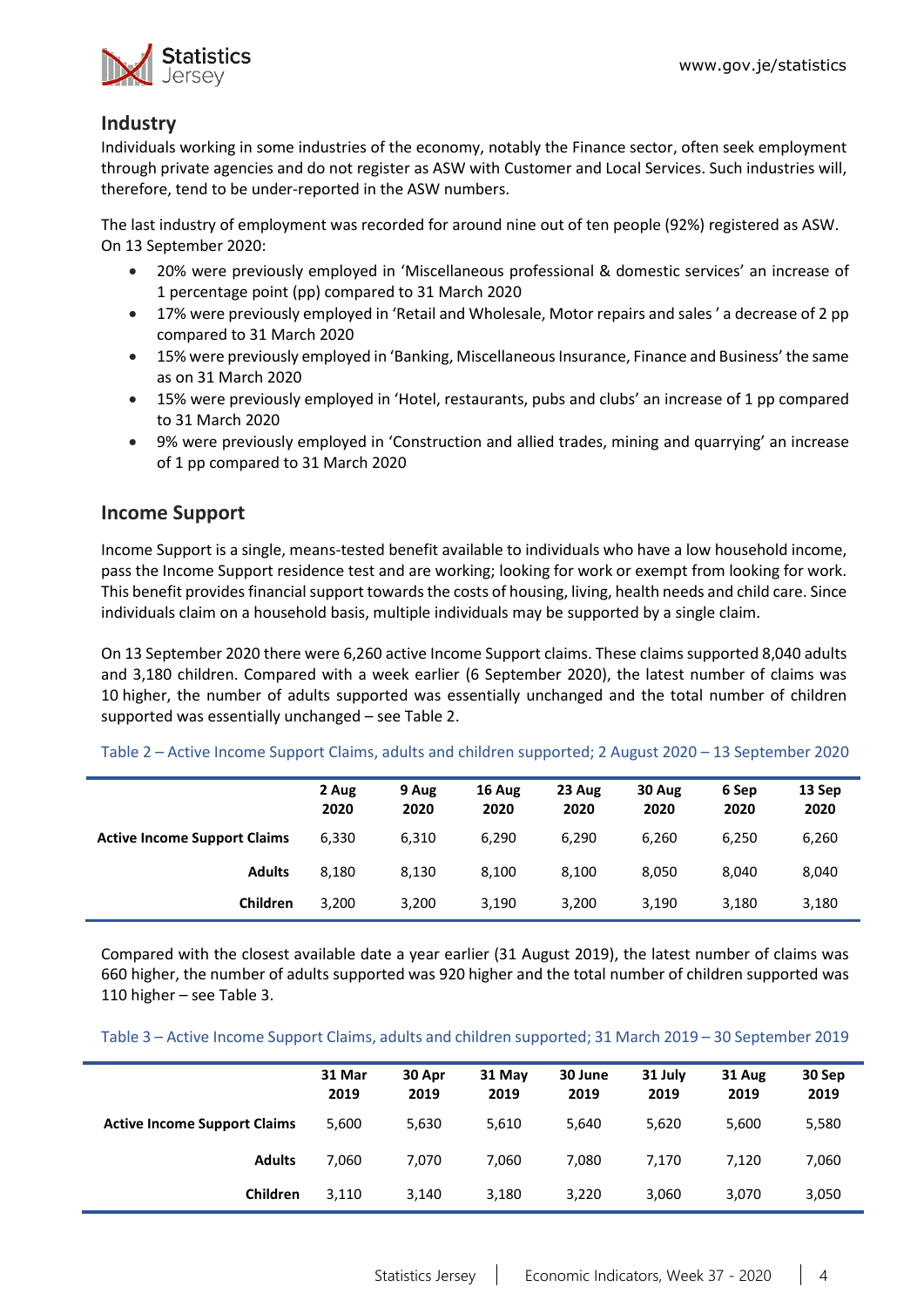



### Figure 3 – Active Income Support Claims; 31 January 2016 – 13 September 2020

# **Business Disruption Loan Guarantee Scheme**

The Business Disruption Loan Guarantee Scheme provides government backed lending (loans provided by major banks that are guaranteed by government) to local businesses which have been impacted by Covid-19 related measures. The key features of the Scheme can be found in the [Notes.](#page-11-0) Some applicants to the Scheme may have been eligible for loans outside of this government Scheme and as such will not appear in these figures.

For loans under this Scheme that have been completed **and reported** to Government by 11 September 2020:

- around 55 loans<sup>5</sup> had been approved by lenders in Jersey
- the total amount<sup>6</sup> of loans approved was £3,176,700, an increase of £18,000 from the previous week
- the amount of these loans which have been drawn down increased by £60,000 from the previous week, a total of £3,053,700

# **Coronavirus Government Co-Funded Payroll Scheme**

The Government Co-Funded Payroll Scheme consists of three Phases, each with different qualifying criteria. Qualifying criteria has at times been changed during Phase Two of the scheme, which may affect the number of claims. Those businesses meeting the qualifying criteria set by the Government receive payments towards employees' wages. More information on this Scheme can be found o[n gov.je.](https://www.gov.je/health/coronavirus/businessandemployment/pages/governmentsupportforbusinesses.aspx)

Phase One of the Scheme closed after the week ending 10 May 2020. Table 4 shows the number of businesses and employees receiving assistance, and the total amount paid, under Phase One.

<sup>5</sup> Rounded to the nearest 5.

<sup>6</sup> Rounded to the nearest £100.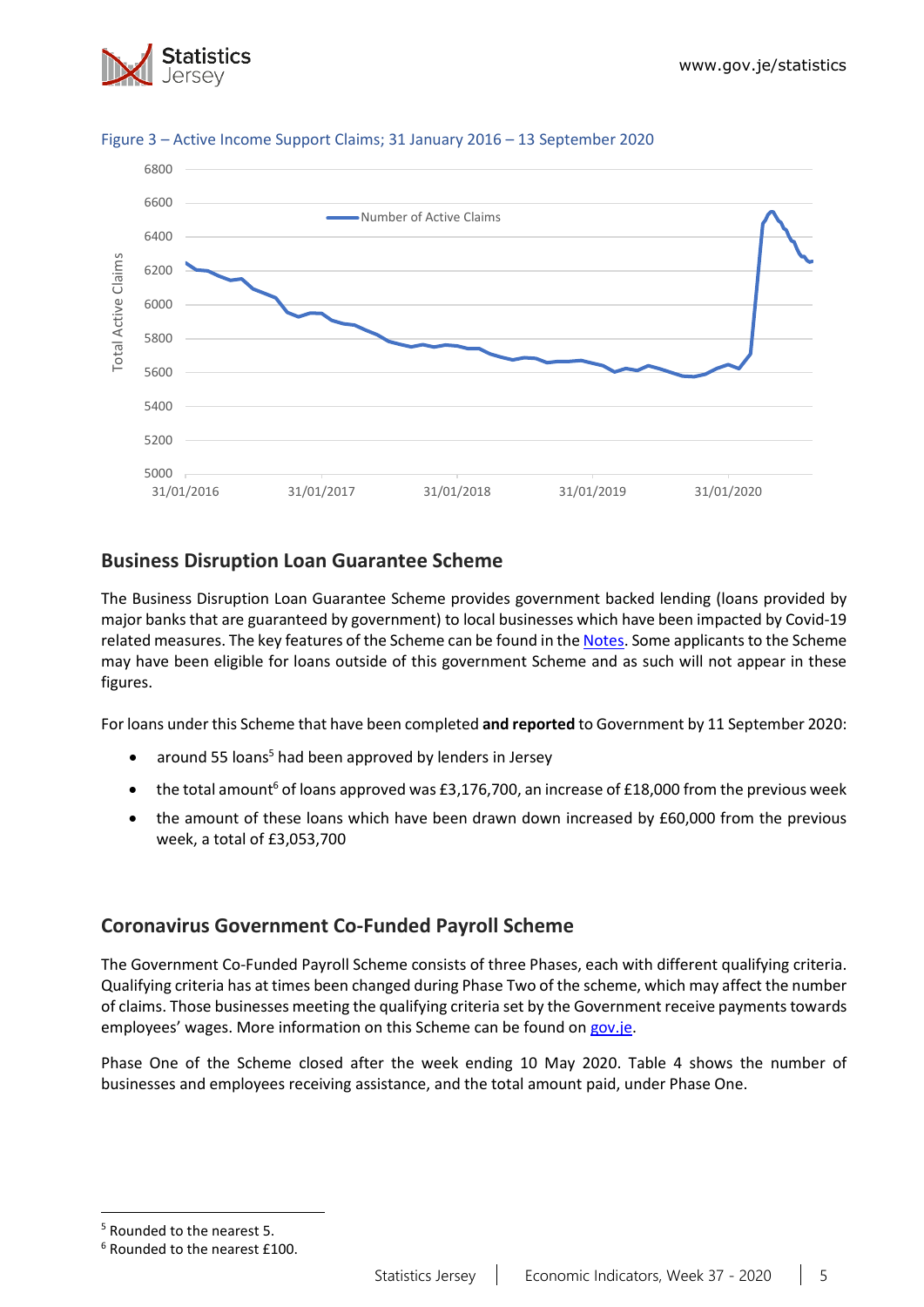### Table 4 – Coronavirus Government Co-Funded Payroll Scheme Phase One; 19 April 2020 – 7 June 2020<sup>7</sup>

|                                        | 19 Apr<br>2020 | 26 Apr<br>2020 | 3 May<br>2020 | 10 May<br>2020 | 24 May<br>2020 | 31 May<br>2020 | 7 June<br>2020 | <b>Cumulative</b><br><b>Total</b> |
|----------------------------------------|----------------|----------------|---------------|----------------|----------------|----------------|----------------|-----------------------------------|
| <b>Total Business</b><br><b>Claims</b> | 80             | 90             | 100           | 20             | <5             | 10             | $<$ 5          | 900                               |
| <b>Total Jobs</b><br>Supported         | 380            | 540            | 780           | 110            | $<$ 5          | 110            | 10             | 6,900                             |
| <b>Total Amount Paid</b>               | £103.140       | £147,900       | £238.390      | £24.370        | £670           | £35.540        | £3.770         | £2,012,340                        |

The week ending 12 April 2020 (not shown in the above table) was the first week in which businesses could submit a claim to the Scheme; hence, a large proportion of the total number of claims under Phase One occurred in that week. A number of applications have been processed under Phase One after this Phase of the Scheme closed on 10 May 2020; Table 4 has been updated to include these additional processed claims.

As businesses that have claimed for multiple months 2020 will have claimed more than once, Tables 5 to 9 below show figures separately, based on the month for which the claim was being made. Cumulatively, over £75.6 million had been paid out for a total 13,140 claimsfrom April, May, June, July and August (see footnote 3).

At any time, businesses may withdraw any previous claims and return payments to government. Historic weeks may be revised to remove any such claims.

Table 5 shows the number of businesses and employees receiving assistance, and the total amount paid, under Phase Two of the Scheme for claims made for April. The weeks ending 10, 17, 24 and 31 May 2020 and 7, 14, 21 and 28 June 2020 (not shown in the table below) were the first eight weeks in which claims for April were processed.

|                              | 5 July<br>2020 | 12 July<br>2020 | 19 July<br>2020 | 26 July<br>2020 | 2 Aug<br>2020 | 16 Aug<br>2020 | <b>April Claims</b><br><b>Total</b> |
|------------------------------|----------------|-----------------|-----------------|-----------------|---------------|----------------|-------------------------------------|
| <b>Total Business Claims</b> | 30             | 10              | $<$ 5           | $<$ 5           | $<$ 5         | <5             | 3.470                               |
| <b>Total Jobs Supported</b>  | 30             | 10              | $<$ 5           | $\leq$          | $<$ 5         | <5             | 16,390                              |
| <b>Total Amount Paid, £</b>  | 33.240         | 9.030           | 1,200           | 2.000           | 4.480         | 1,600          | 21,302,750                          |

### Table 5 – Coronavirus Government Co-Funded Payroll Scheme Phase Two, claims for April 2020 5 July 2020 – 16 August 2020<sup>7</sup>

*Note: there were no claims processed in the week ending 09/08/2020 and weeks after the 16/8/20*

Table 6 shows the number of businesses and employees receiving assistance, and the total amount paid, under Phase Two of the Scheme for claims made for May. The weeks ending 7, 14, 21 and 28 June 2020 (not shown in the table below) were the first four weeks in which claims for May were processed.

### Table 6 – Coronavirus Government Co-Funded Payroll Scheme Phase Two; claims for May 2020 5 July 2020 – 9 August 2020<sup>7</sup>

|                              | 5 July<br>2020 | 12 July<br>2020 | 19 July<br>2020 | 26 July<br>2020 | 2 Aug<br>2020 | 9 Aug<br>2020 | <b>May Claims</b><br><b>Total</b> |
|------------------------------|----------------|-----------------|-----------------|-----------------|---------------|---------------|-----------------------------------|
| <b>Total Business Claims</b> | 210            | 20              | $<$ 5           | $<$ 5           | <5            | $<$ 5         | 3,280                             |
| <b>Total Jobs Supported</b>  | 660            | 30              | $<$ 5           | 20              | <5            | 10            | 14,780                            |
| <b>Total Amount Paid, £</b>  | 761.180        | 28.930          | 4.150           | 21.720          | 400           | 5.930         | 19,426,910                        |

*Note: there were no claims processed after the week ending 9/08/2020.*

<sup>7</sup> Weekly information may be revised in the following week. This is due to a small number of payments being returned to Government, usually due to incorrect banking details, after the statistics for the week have been compiled. Such returned payments may be paid again in future weeks.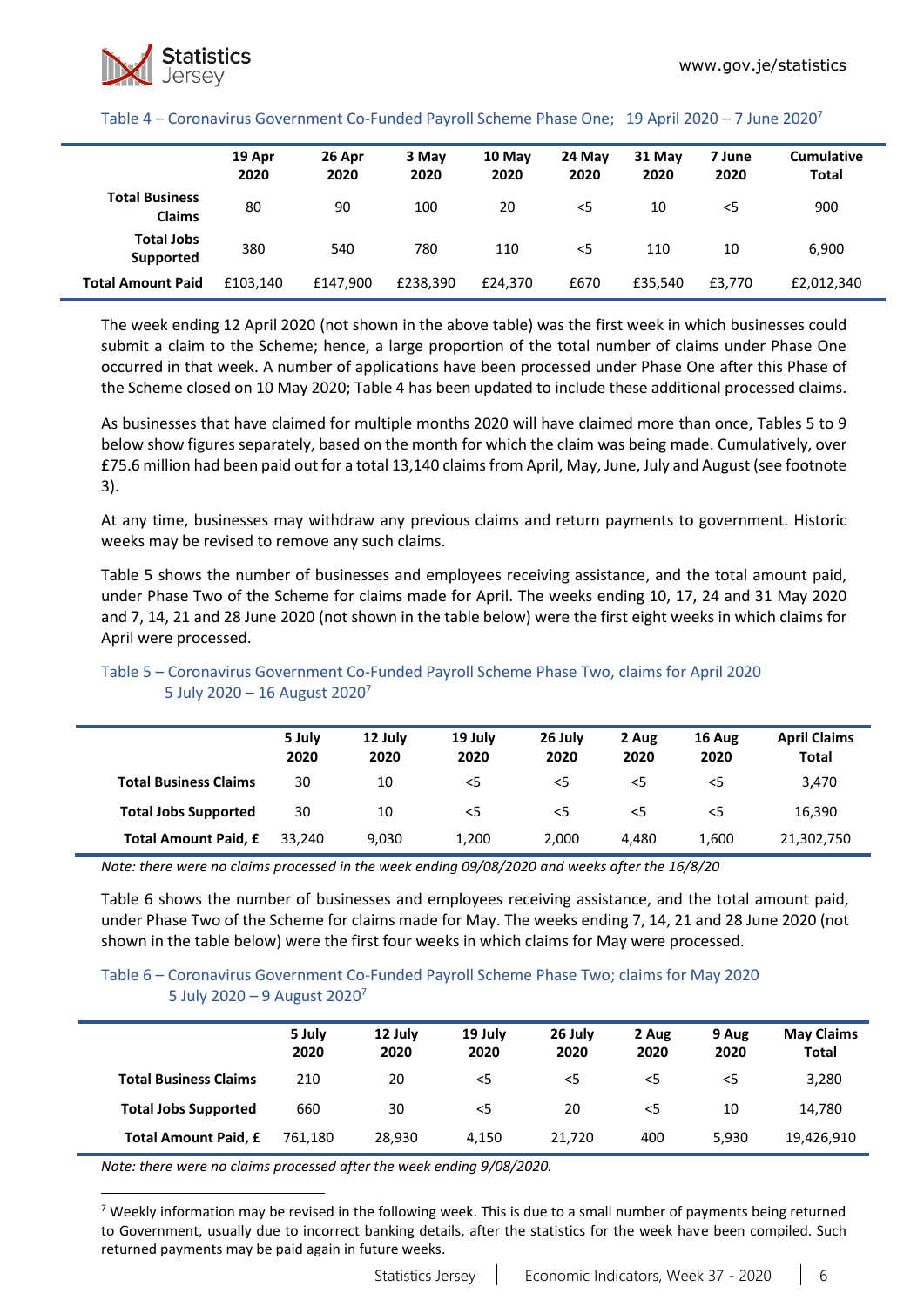

Table 7 shows the number of businesses and employees receiving assistance, and the total amount paid, under Phase Two of the Scheme for claims made for June. The weeks ending 5, 12 and 19 July 2020 (not shown in the table below) were the first three weeks in which claims for May were processed.

## Table 7 – Coronavirus Government Co-Funded Payroll Scheme Phase Two; claims for June 2020 26 July 2020 – 6 September 2020<sup>7</sup>

|                              | 26 July<br>2020 | 2 Aug<br>2020 | 9 Aug<br>2020 | 16 Aug<br>2020 | 23 Aug<br>2020 | 30 Aug<br>2020 | 6 Sep<br>2020 | <b>June Claims</b><br>Total |
|------------------------------|-----------------|---------------|---------------|----------------|----------------|----------------|---------------|-----------------------------|
| <b>Total Business Claims</b> | 180             | 160           | 70            | 10             | $<$ 5          | $<$ 5          | $<$ 5         | 2,800                       |
| <b>Total Jobs Supported</b>  | 930             | 740           | 250           | 20             | 40             | $<$ 5          | 60            | 12.400                      |
| <b>Total Amount Paid, £</b>  | 1.210.860       | 941.250       | 311.550       | 22,650         | 54,260         | 4,730          | 87.810        | 16,289,770                  |

*Note: there were no claims processed in the week ending 13/09/2020*

Table 8 shows the number of businesses and employees receiving assistance, and the total amount paid, under Phase Two of the Scheme for claims made for July.

### Table 8 – Coronavirus Government Co-Funded Payroll Scheme Phase Two; claims for July 2020 9 August 2020 – 13 September 2020<sup>7</sup>

|                                | 9 Aug<br>2020 | 16 Aug<br>2020 | 23 Aug<br>2020 | 30 Aug<br>2020 | 6 Sep<br>2020 | 13 Sep<br>2020 | <b>July Claims</b><br><b>Total</b> |
|--------------------------------|---------------|----------------|----------------|----------------|---------------|----------------|------------------------------------|
| <b>Total Business Claims</b>   | 1,300         | 410            | 200            | 150            | 110           | $<$ 5          | 2,180                              |
| <b>Total Jobs Supported</b>    | 5.150         | 1,840          | 790            | 660            | 420           | 20             | 8,880                              |
| Total Amount Paid, £ 6,736,650 |               | 2,459,190      | 1,023,860      | 875,230        | 567,820       | 24.870         | 11,687,630                         |

Table 9 shows the number of businesses and employees receiving assistance, and the total amount paid, under Phase Two of the Scheme for claims made for August.

### Table 9 – Coronavirus Government Co-Funded Payroll Scheme Phase Two; claims for August 2020 6 September 2020 – 13 September 2020<sup>7</sup>

|                              | 6 Sep<br>2020 | 13 Sep<br>2020 | August<br><b>Claims Total</b> |
|------------------------------|---------------|----------------|-------------------------------|
| <b>Total Business Claims</b> | 880           | 530            | 1,410                         |
| <b>Total Jobs Supported</b>  | 2,930         | 2,290          | 5,230                         |
| Total Amount Paid, £         | 3.966.150     | 2,949,480      | 6,915,630                     |

# **COVID-Related Emergency Support Scheme**

The COVID Related Emergency Support Scheme (CRESS) supported people who had been working in Jersey for less than five years and who had lost their full-time employment income due to the coronavirus (COVID-19) pandemic. The Scheme ran from 1 April 2020 to 31 August 2020. The number of claims and individuals supported through this Scheme are shown in Appendix B.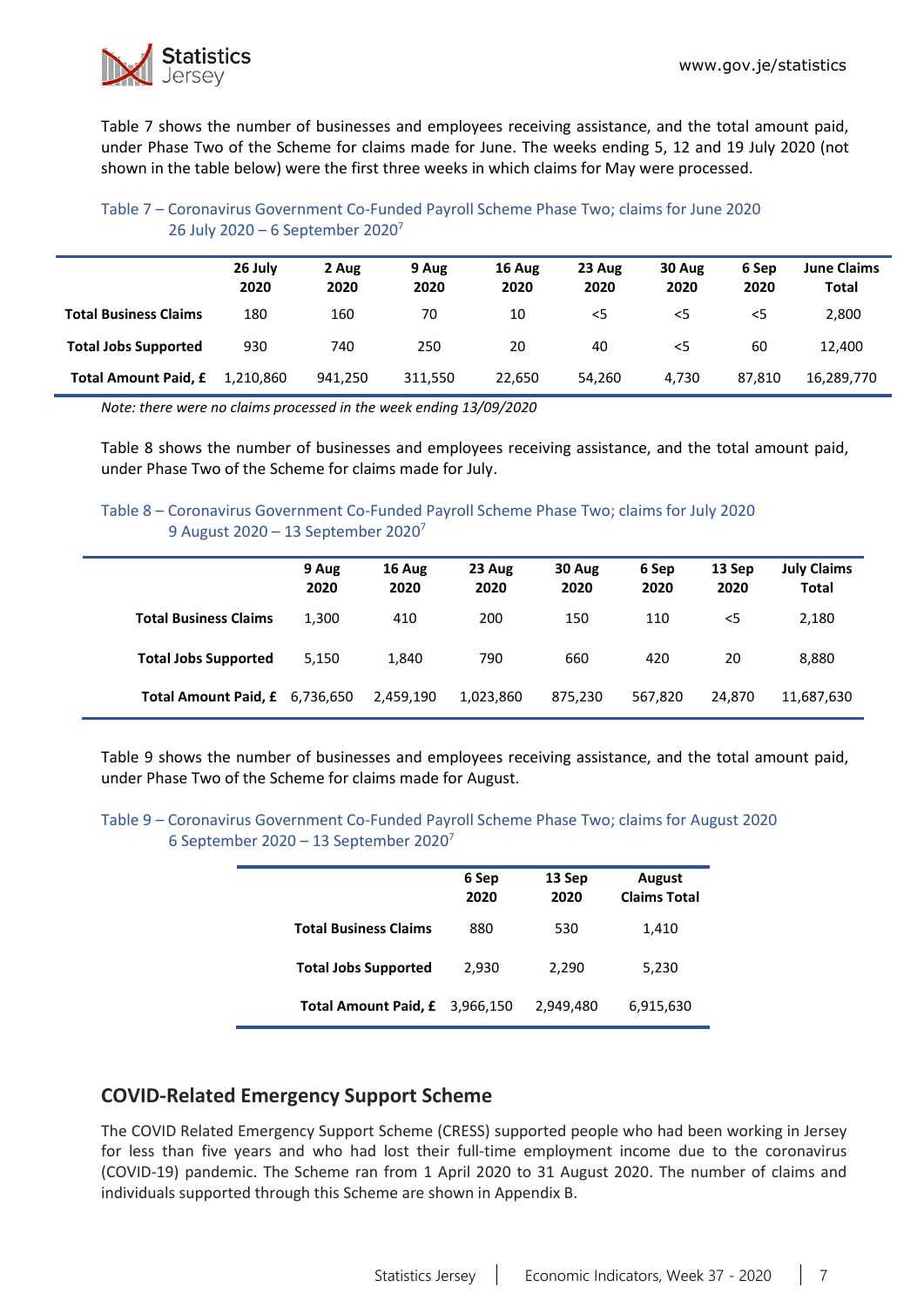

# **Royal Court housing activity**

Royal Court transactions represent essentially all of the residential house sales and around 30% of residential flat sales in Jersey. Nearly three-quarters (74%) of the residential properties sold in Q1 2020 which were eligible to be included in the Jersey House Price Index (HPI) were transacted in the Royal Court.

After 36 Royal Court sittings in 2020 there have been 611 properties sold which are eligible to be included in the Jersey House Price Index. This total is 83 lower than that after the first 36 Royal Court sittings in 2019.

Table 10 shows the turnover and total value of residential properties transacted each week in the Royal Court, applying two sets of definition of property: those included in the quarterly House Price Index (HPI); and an extended set which includes the following additional property types: 1-bedroom and 5- or more bedroom houses; 3- or more bedroom flats; bedsits; and designated first time buyer, age restricted and housing gateway properties. Comparable data for the similar time period in 2019 is shown in Table 11.

|      |            |          | <b>HPI</b> definitions |                 | Extended definition     |
|------|------------|----------|------------------------|-----------------|-------------------------|
| Week | Date       | Turnover | <b>Total Value</b>     | Turnover        | <b>Total Value</b>      |
| 30   | 31/07/2020 | 26       | 13,523,750             | 35 <sup>R</sup> | 18,602,750 <sup>R</sup> |
| 31   | 07/08/2020 | 28       | 18,224,000             | 39              | 27,009,000              |
| 32   | 14/08/2020 | 14       | 7,953,000              | 15              | 8,353,000               |
| 33   | 21/08/2020 | 32       | 20,821,000             | 41              | 31,895,000              |
| 34   | 28/08/2020 | 30       | 19,767,000             | 38              | 31,348,000              |
| 35   | 04/09/2020 | 20       | 12,987,500             | 23              | 15,976,500              |
| 36   | 11/09/2020 | 24       | 16,619,500             | 30              | 22,733,500              |

### Table 10 – Royal Court Housing Activity 2020<sup>8</sup>

*Note: 10/04/2020 was Good Friday and as such there was no Royal Court sitting. 08/05/2020 was a Bank Holiday; the Royal Court sitting was held on 07/05/2020*

### Table 11 – Royal Court Housing Activity 2019

|      |            |          | <b>HPI Definitions</b> |          | Extended definition |
|------|------------|----------|------------------------|----------|---------------------|
| Week | Date       | Turnover | <b>Total Value</b>     | Turnover | Total Value         |
| 30   | 02/08/2019 | 21       | 13,521,000             | 22       | 13,827,500          |
| 31   | 09/08/2019 | 21       | 13,022,000             | 23       | 14,327,000          |
| 32   | 16/08/2019 | 10       | 6,153,000              | 14       | 8,188,000           |
| 33   | 23/08/2019 | 29       | 24,539,500             | 32       | 27,974,500          |
| 34   | 30/08/2019 | 20       | 11,047,838             | 20       | 11,047,838          |
| 35   | 06/09/2019 | 19       | 11,645,550             | 21       | 12,345,550          |
| 36   | 13/09/2019 | 18       | 12,073,500             | 23       | 13,772,500          |

*Note: 19/04/2019 was Good Friday and as such there was no Royal Court sitting.*

Since the numbers presented in Tables 10 and 11 are broken down on a weekly basis, individual figures can be affected by specific new developments and also by seasonal effects such as Good Friday. Caution is advised, therefore, when making weekly comparisons.

R These values have been revised due to small additions to the dataset since these statistics were originally compiled

<sup>8</sup> Values provided in this section are unrounded.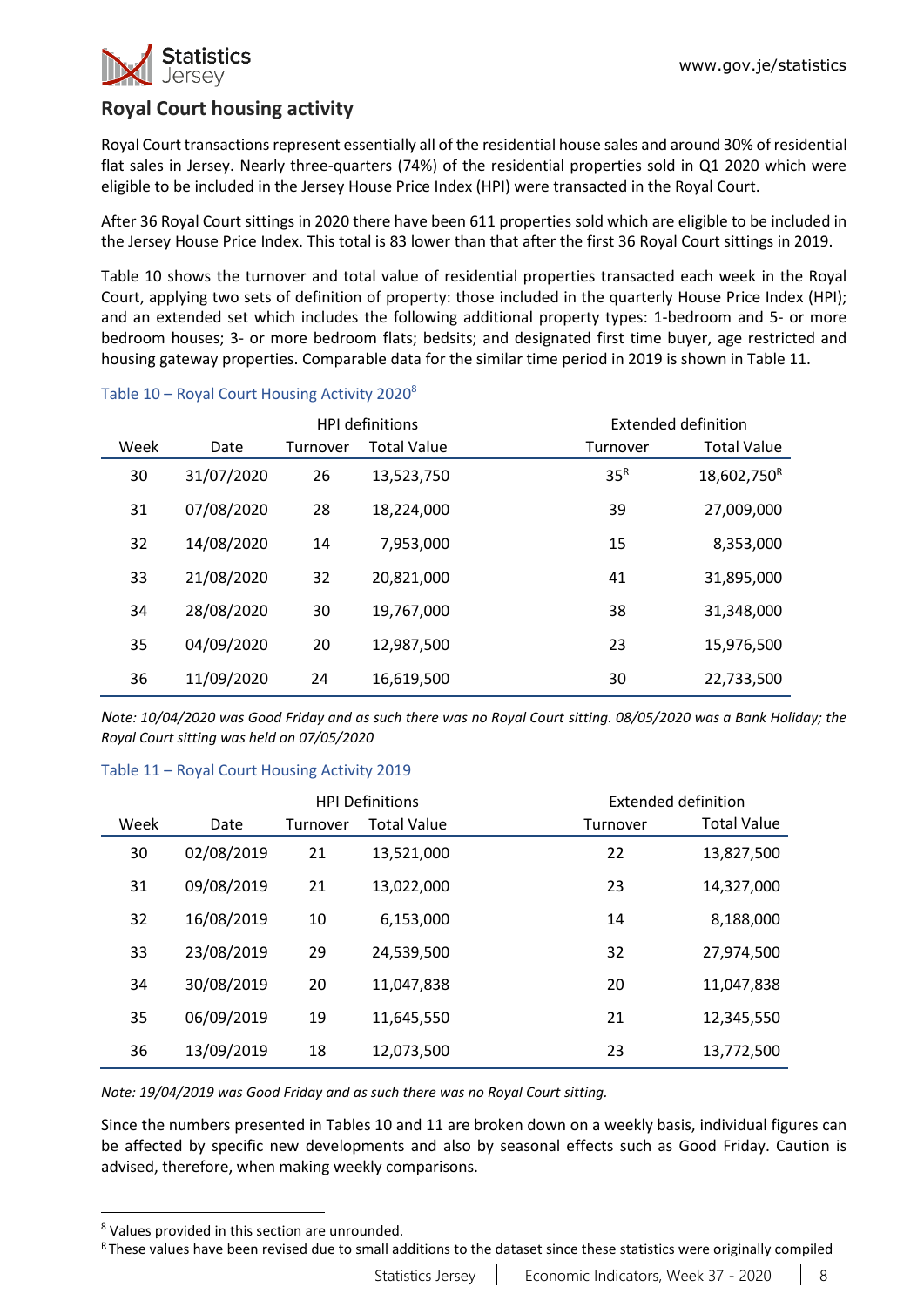

return

## **Road and public transport usage**

Growth, Housing and Environment (GHE) measures the level of traffic on a number of roads in the Island. Looking at change in these levels gives an insight into the effect the coronavirus pandemic and lockdown have had on Islanders' movements around Jersey. As lockdown measures are potentially eased, and sectors of the economy reopen, these numbers will provide an insight into if, and how quickly, the Island returns to previous levels of movement.

Table 12 shows that the weekly total number of vehicles passing through the tunnel was 4% higher than in the previous week.

|                       | weeks ending 26 July 2020 - 13 September 2020 |                          |                          |                          |                          |                          |                                               |                |  |  |  |
|-----------------------|-----------------------------------------------|--------------------------|--------------------------|--------------------------|--------------------------|--------------------------|-----------------------------------------------|----------------|--|--|--|
| Week                  | 30                                            | 31                       | 32                       | 33                       | 34                       | 35                       | 36                                            | 37             |  |  |  |
|                       | 26 July<br>2020                               | 2 Aug<br>2020            | 9 Aug<br>2020            | 16 Aug<br>2020           | 23 Aug<br>2020           | 30 Aug<br>2020           | 6 Sep<br>2020                                 | 13 Sep<br>2020 |  |  |  |
| <b>Total vehicles</b> | 180,390                                       | 181.710                  | 180,980                  | 179,710                  | 180,130                  | 179,380                  | 172,770                                       | 179,030        |  |  |  |
| Impactful<br>events   | -                                             | $\overline{\phantom{0}}$ | $\overline{\phantom{0}}$ | $\overline{\phantom{a}}$ | $\overline{\phantom{a}}$ | $\overline{\phantom{a}}$ | <b>Bank Holiday</b><br>Monday; and<br>schools |                |  |  |  |

Table 12 – Weekly number of vehicles passing through the tunnel; weeks ending 26 July 2020 – 13 September 2020

Figure 4 shows the weekly total number of vehicles passing through the tunnel in 2020 and for comparable weeks in 2019. Note that in 2019: week 30 was the beginning of the school holidays, the Battle of Flowers took place in week 32, week 35 contained a bank holiday Monday and schools returned in week 36.





The number of vehicles passing through the tunnel in week 37 of 2020 was essentially at the same level (0.1% lower) than in the comparable week of 2019.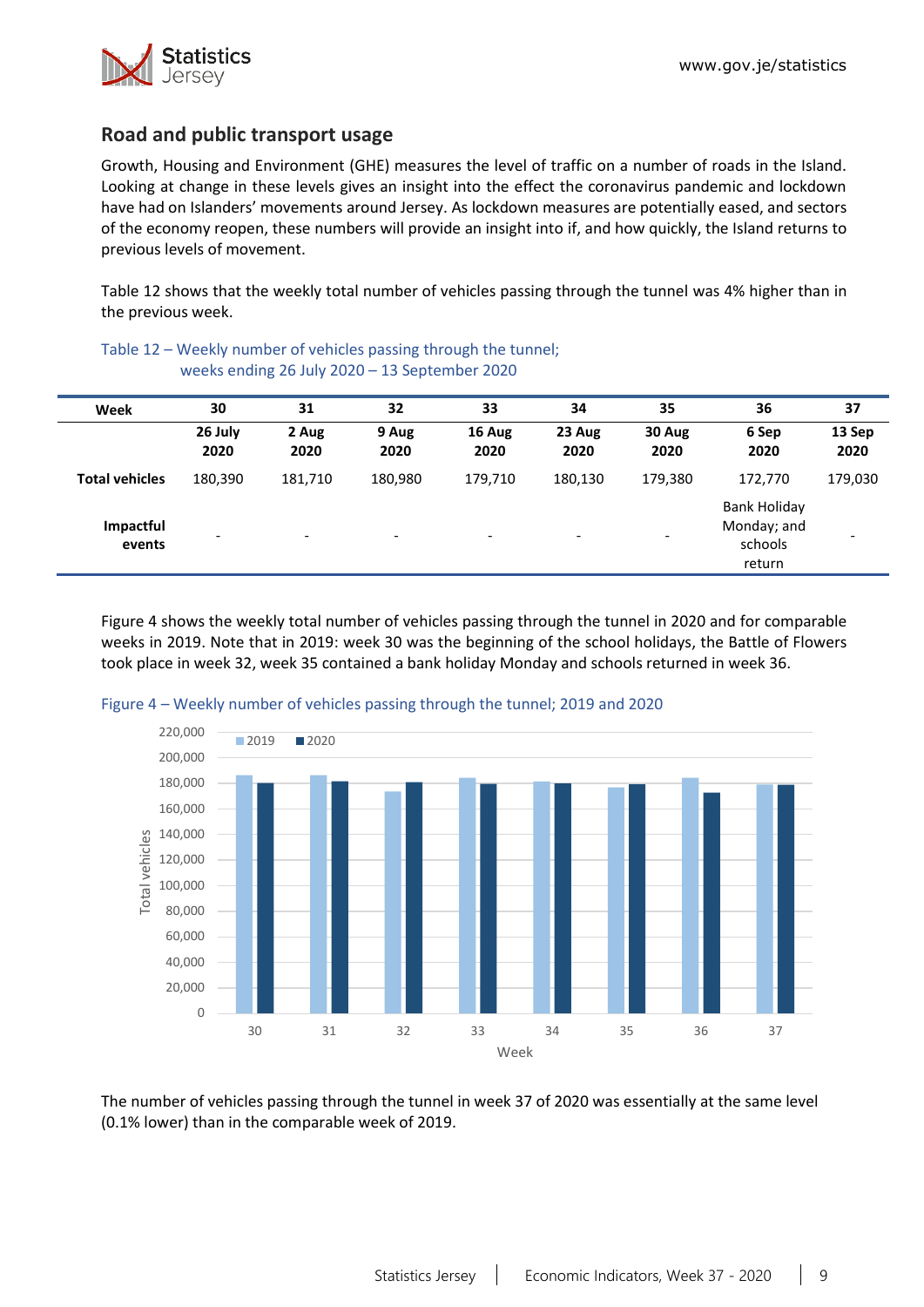GHE receives information on the usage of public transport in Jersey. In order to provide an insight into travel within the Island, the total weekly number of bus passengers in 2020 are shown in Table 13. It should be noted that there may have been different numbers of bus journeys timetabled in each week due to Public Holidays and lockdown measures.

It should also be noted that these numbers may be revised slightly in the future due to occasional late reporting. Therefore, the figures shown in Table 13 should be treated as provisional.

| Table 13 - Total weekly bus passengers; weeks ending 26 July 2020 - 13 September 2020 |  |  |
|---------------------------------------------------------------------------------------|--|--|
|---------------------------------------------------------------------------------------|--|--|

| Week                | 30              | 31            | 32            | 33             | 34             | 35             | 36            | 37             |
|---------------------|-----------------|---------------|---------------|----------------|----------------|----------------|---------------|----------------|
|                     | 26 July<br>2020 | 2 Aug<br>2020 | 9 Aug<br>2020 | 16 Aug<br>2020 | 23 Aug<br>2020 | 30 Aug<br>2020 | 6 Sep<br>2020 | 13 Sep<br>2020 |
| Total<br>passengers | 39,230          | 39,900        | 44.430        | 43.520         | 45.310         | 46.640         | 47,230        | 59,200         |

The total number of bus passengers in the week ending 6 September 2020 was 25% higher than in the previous week and 51% lower than in the comparable week of 2019 (15 September 2019).

Figure 5 shows the weekly total number of bus passengers in 2020 and the comparable weeks in 2019.



### Figure 5 – Total weekly bus passengers; 2019 and 2020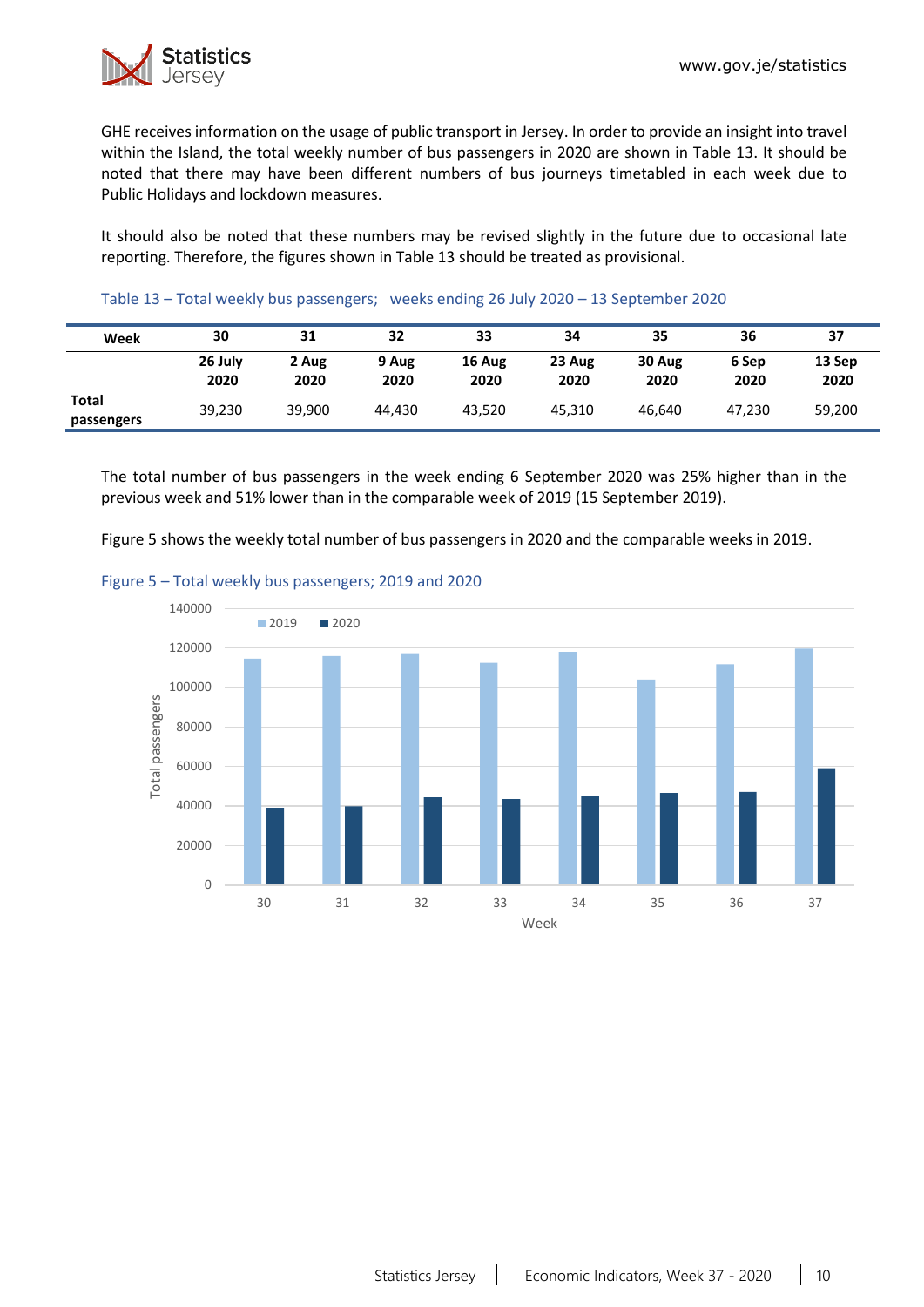

## **Notes**

### 1. Data Sources

Customer and Local Services (CLS) are the principal data source for the following sections: Registered Actively Seeking Work (ASW), Income Support, Coronavirus Government Co-Funded Payroll Scheme, COVID-Related Emergency Support Scheme.

The Public Registry online "PRIDE" database is the principal data source for Royal Court housing activity. This data is supplemented by information on the type and size of each property sourced from estate agent advertisement brochures and planning documents, as well as information provided by the Island's Parishes and Customer and Local Services.

Treasury and Exchequer are the principal data source for the Business Disruption Loan Guarantee Scheme.

Growth, Housing and Environment are the principal data source for road and public transport usage.

## 2. Registered Actively Seeking Work

The number of people registered as ASW includes all people who are registered with Back to Work. The ASW total will also include individuals who are working fewer than the 35 hours per week required under the terms of Income Support; such individuals will simultaneously be working and registered as Actively Seeking Work. Individuals who are ASW and claiming via CRESS are given separately for comparability, as before this scheme there would have been no obligation for these individuals to register.

When placing the figures contained in this report in a longer-term historical context it should be recognised that there have been significant changes in the criteria relating to registered ASW in Jersey in recent years. In particular, the introduction of Income Support in 2008 led to greater numbers of individuals who were actively seeking work being included in the registered figures.

People who are registered as Actively Seeking Work receive the support of Back to Work, including targeted support specifically for young people aged 16-24 years, those who are long term unemployed or those who have other barriers to employment. There is also industry-specific support as well for those who are closer to employment.

In addition to the above, some individuals registered as ASW will be assisted by the Jersey Employment Trust (JET), a registered charity whose role is to assist people with a disability to prepare, find and maintain employment.

As well as the development and expansion of the above schemes, Back to Work is responsible for:

- the Employment Incentive
- a dedicated Back to Work Recruitment team
- industry and employer specific initiatives

The aim of Back to Work is to increase access to job opportunities for locally qualified people who are registered as Actively Seeking Work by supporting jobseekers and building a partnership with employers to provide sustainable job opportunities.

All figures presented in this report, are based on the non-seasonally adjusted measures.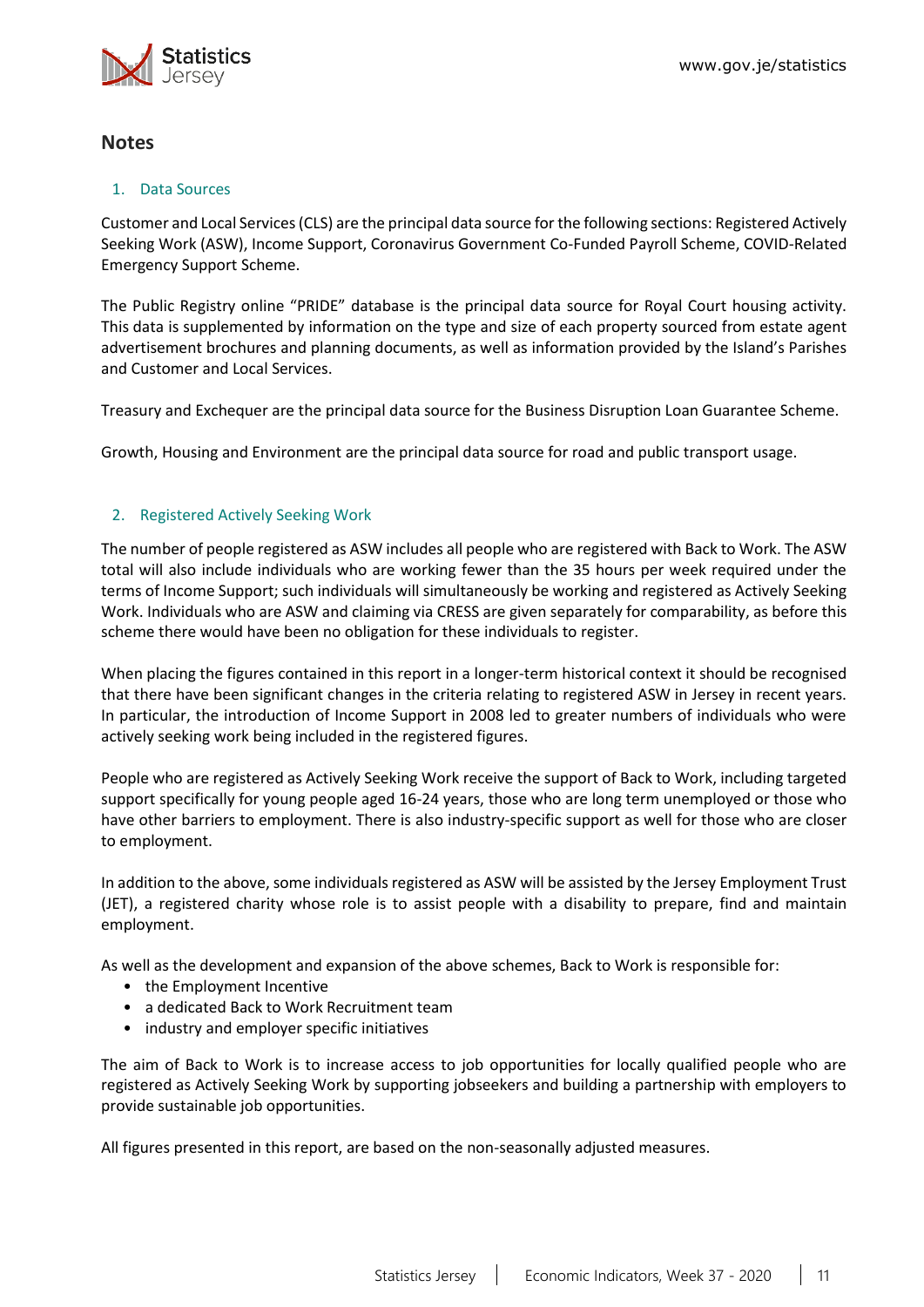

- <span id="page-11-0"></span>3. Key features of the Business Disruption Loan Guarantee Scheme
- the Government of Jersey underwrites 80% of lending under the Scheme up to the value of £50 million
- credit is only extended to businesses which are considered viable were it not for Covid-19 related disruption, in line with a prescribed questionnaire and the bank's own judgement
- applications for finance must be to support a business's working capital and will not involve extensions to existing facilities, re-financing or asset financing
- the Scheme is open to all local businesses. Credit extended under the Scheme will be between £5,000 and £500,000 per business. The term of any credit facility under the Scheme must be no more than 6 years, with a maximum of 3 years for overdrafts
- if the lending is below £250,000 it can be unsecured. If the lending is above £250,000, the bank will establish a lack, or absence, of sufficient security prior to an applicant using the Scheme
- the maximum interest rate a bank can charge under the Scheme is 4.5% above the Bank of England base rate (currently 0.1%)
- the Scheme originally excluded businesses in certain sectors and all businesses with a turnover greater than £10 million. These restrictions have subsequently been removed, this being announced on 15 May 2020

*Statistics Jersey 18 September 2020*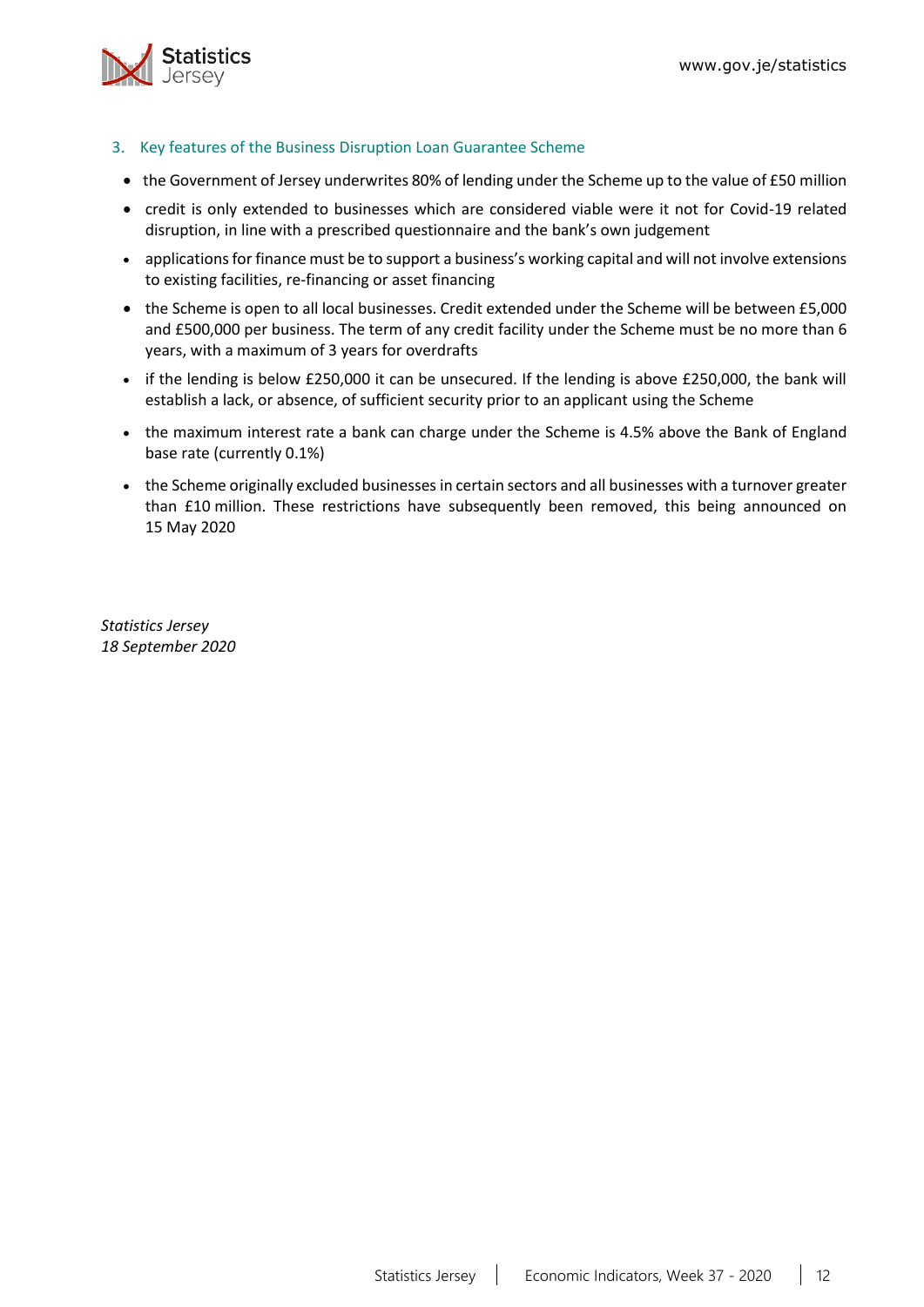

## <span id="page-12-0"></span>**Sectoral breakdown of the Co-Funded Payroll Scheme**

For Phase Two of the Government Co-funded Payroll Scheme, the total figures for a month's claims can be broken down into the sectorsin which businesses are operating. This breakdown usesthe Standard Industrial Classification (SIC2007) in order to be comparable with other Statistics Jersey publications<sup>9</sup>, in particular the [Labour Market](https://www.gov.je/Government/JerseyInFigures/EmploymentEarnings/Pages/LabourMarket.aspx) and [National Accounts \(Appendix C\).](https://www.gov.je/SiteCollectionDocuments/Government%20and%20administration/R%20GVA%20and%20GDP%202018%2020191002%20SJ.pdf)

This sectoral breakdown was originally produced for claims for April and May, it has now been updated to include claims for June. It will be possible to produce this breakdown for further months once essentially all claims for a given month have been processed. Tables A1 and A2 show the sectoral breakdowns for April and May 2020, respectively. These breakdowns are as of 26 July 2020, a small number of claims may be processed after this date for April and May. Table A3 show the sectoral breakdown for June, this breakdown is as of 23 August 2020, a small number of claims may be processed after this date for June.

## Table A1 – Government Co-Funded Payroll Scheme Phase Two by sector; claims for April 2020

| Sector                                                   | <b>Claims</b> | <b>Jobs Supported</b> | Amount Paid (£) |
|----------------------------------------------------------|---------------|-----------------------|-----------------|
| Agriculture and fishing                                  | 70            | 160                   | 219,640         |
| Construction and quarrying                               | 840           | 4,090                 | 5,894,000       |
| Education, health and other<br>services (private sector) | 800           | 2,500                 | 3,104,200       |
| Financial and legal activities                           | 70            | 130                   | 192,160         |
| Hotels, restaurants and bars                             | 430           | 3,400                 | 4,012,250       |
| Information and communication                            | 50            | 260                   | 349,230         |
| Manufacturing                                            | 90            | 450                   | 610,410         |
| Miscellaneous business activities                        | 460           | 1,890                 | 2,316,870       |
| Transport and storage                                    | 250           | 610                   | 841,230         |
| Utilities and waste                                      | 20            | 130                   | 199,860         |
| Wholesale and retail                                     | 410           | 2,770                 | 3,556,830       |
| <b>Total</b>                                             | 3,470         | 16,390                | 21,296,660      |

All values are independently rounded to the nearest 10; therefore, columns may not sum to totals.

<sup>&</sup>lt;sup>9</sup> At this point in time, it has been possible to allocate approximately 88% of total jobs and the total amount paid to the SIC2007 sectors used for other Statistics Jersey publications, corresponding to 50% of total claims. Self-identified sectors, predominantly relating to claims by sole-traders, have been used for the remainder. Self-identified sectors also use SIC2007 but may be categorised incorrectly.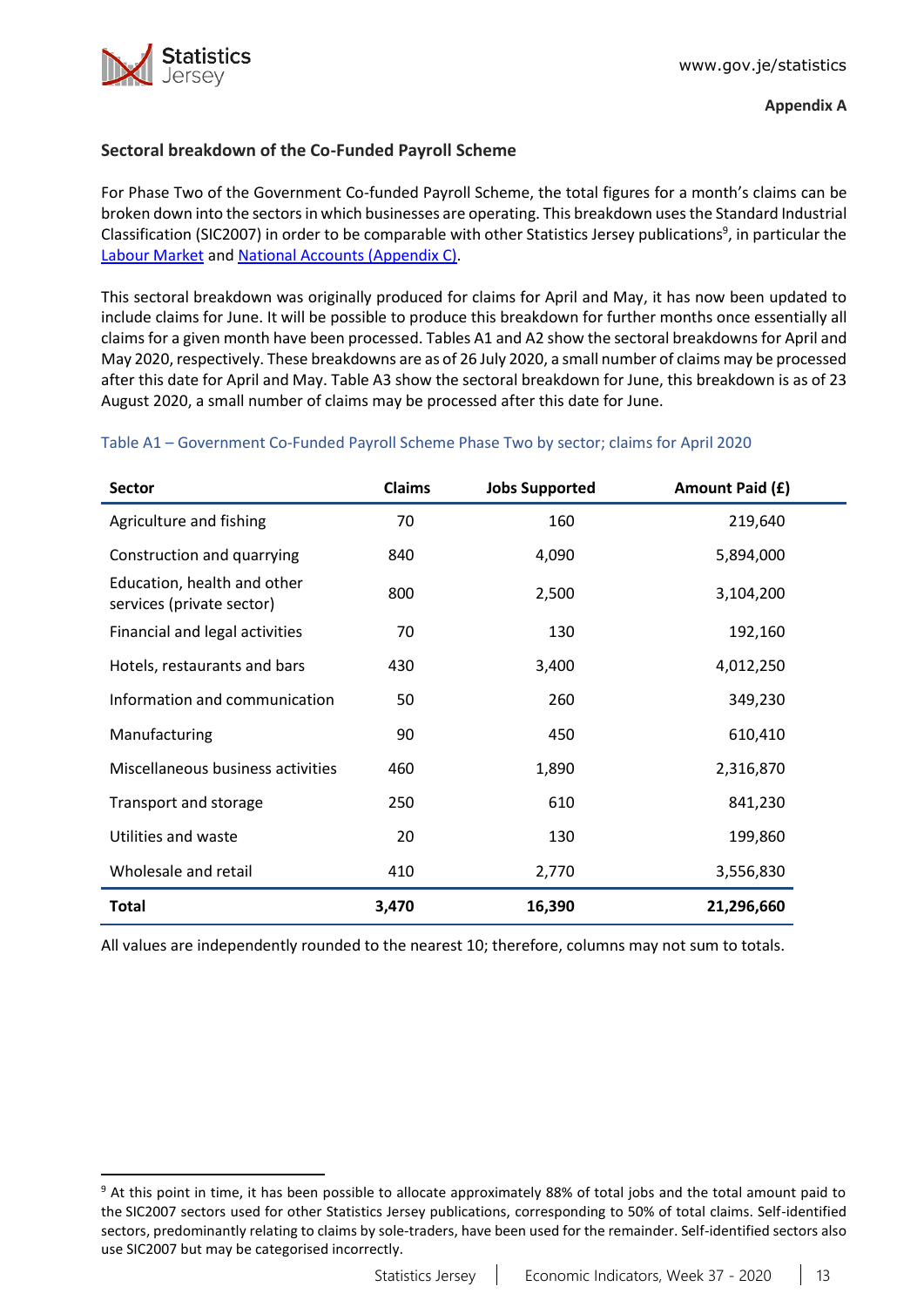

Figure A1 shows the proportion of the total amount paid that each sector has claimed under the Co-Funded Payroll Scheme for April 2020 compared with the proportion of GVA that the sector represented in 2018.





Figure A2 shows the proportion of the total jobs supported in each sector under the Co-Funded Payroll Scheme for April 2020 compared with the proportion of the Jersey labour market that the sector represented in December 2019.

## Figure A2 – Sectoral comparison of proportion of jobs claimed for in April 2020 and proportion of the labour market (December 2019)<sup>11</sup>



<sup>10</sup> [Measuring Jersey's economy: GVA and GDP 2018 report](https://www.gov.je/SiteCollectionDocuments/Government%20and%20administration/R%20GVA%20and%20GDP%202018%2020191002%20SJ.pdf)

<sup>11</sup> [Jersey's Labour market report for December 2019](https://www.gov.je/SiteCollectionDocuments/Government%20and%20administration/R%20Jersey%20Labour%20Market%20Dec%2019%2020200528%20SJ.pdf)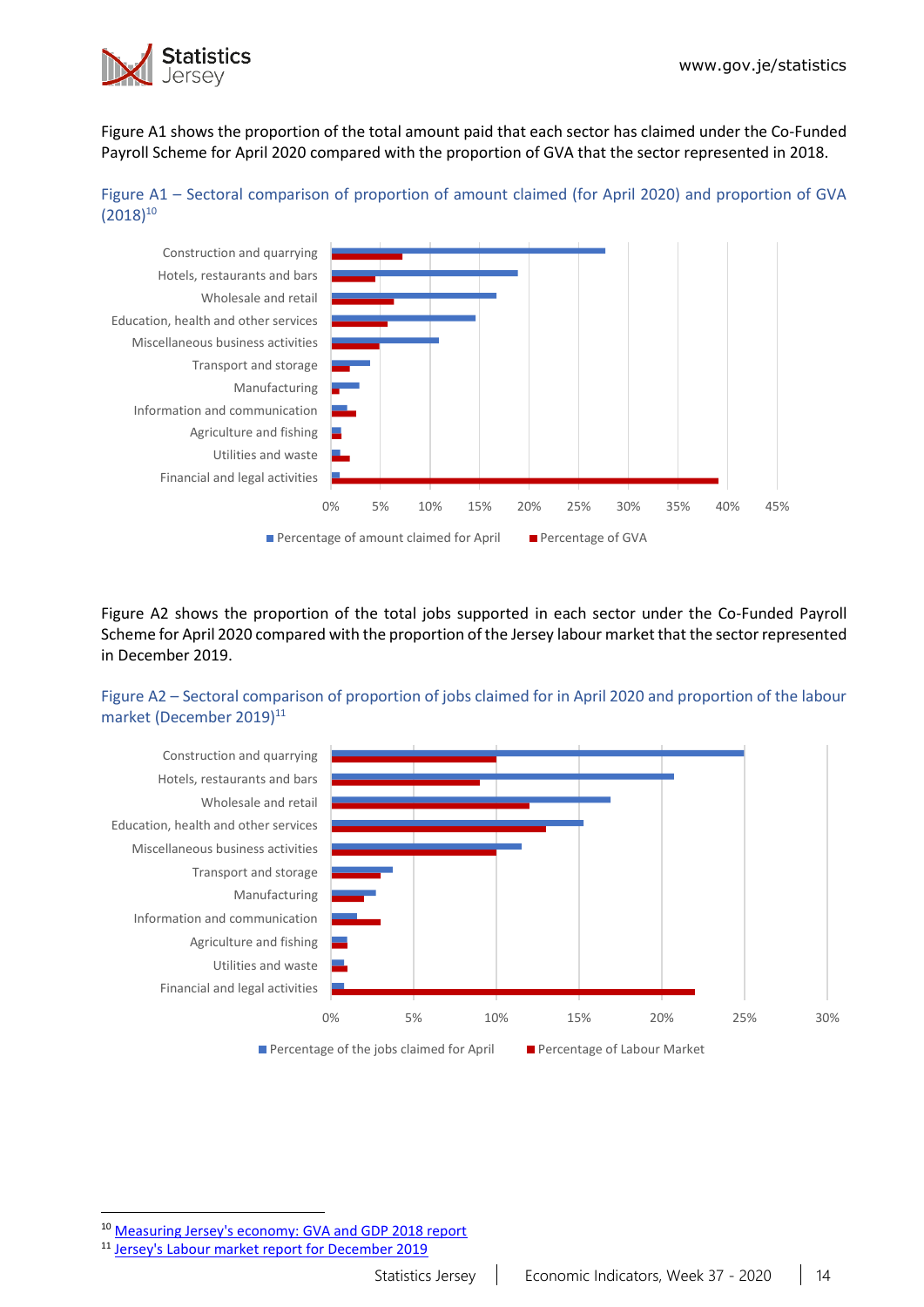

| <b>Sector</b>                                            | Claims | <b>Jobs Supported</b> | Amount Paid (£) |
|----------------------------------------------------------|--------|-----------------------|-----------------|
| Agriculture and fishing                                  | 70     | 160                   | 223,850         |
| Construction and quarrying                               | 720    | 3,310                 | 4,727,500       |
| Education, health and other<br>services (private sector) | 800    | 2,500                 | 3,155,320       |
| Financial and legal activities                           | 70     | 150                   | 216,660         |
| Hotels, restaurants and bars                             | 400    | 3,310                 | 4,065,080       |
| Information and communication                            | 50     | 250                   | 328,160         |
| Manufacturing                                            | 70     | 340                   | 460,970         |
| Miscellaneous business activities                        | 450    | 1,580                 | 2,001,990       |
| Transport and storage                                    | 260    | 600                   | 831,050         |
| Utilities and waste                                      | 10     | 70                    | 109,540         |
| Wholesale and retail                                     | 380    | 2,500                 | 3,276,880       |
| <b>Total</b>                                             | 3,280  | 14,760                | 19,397,010      |

### Table A2 – Government Co-Funded Payroll Scheme Phase Two by sector; claims for May 2020

All values are independently rounded to the nearest 10; therefore, columns may not sum to totals.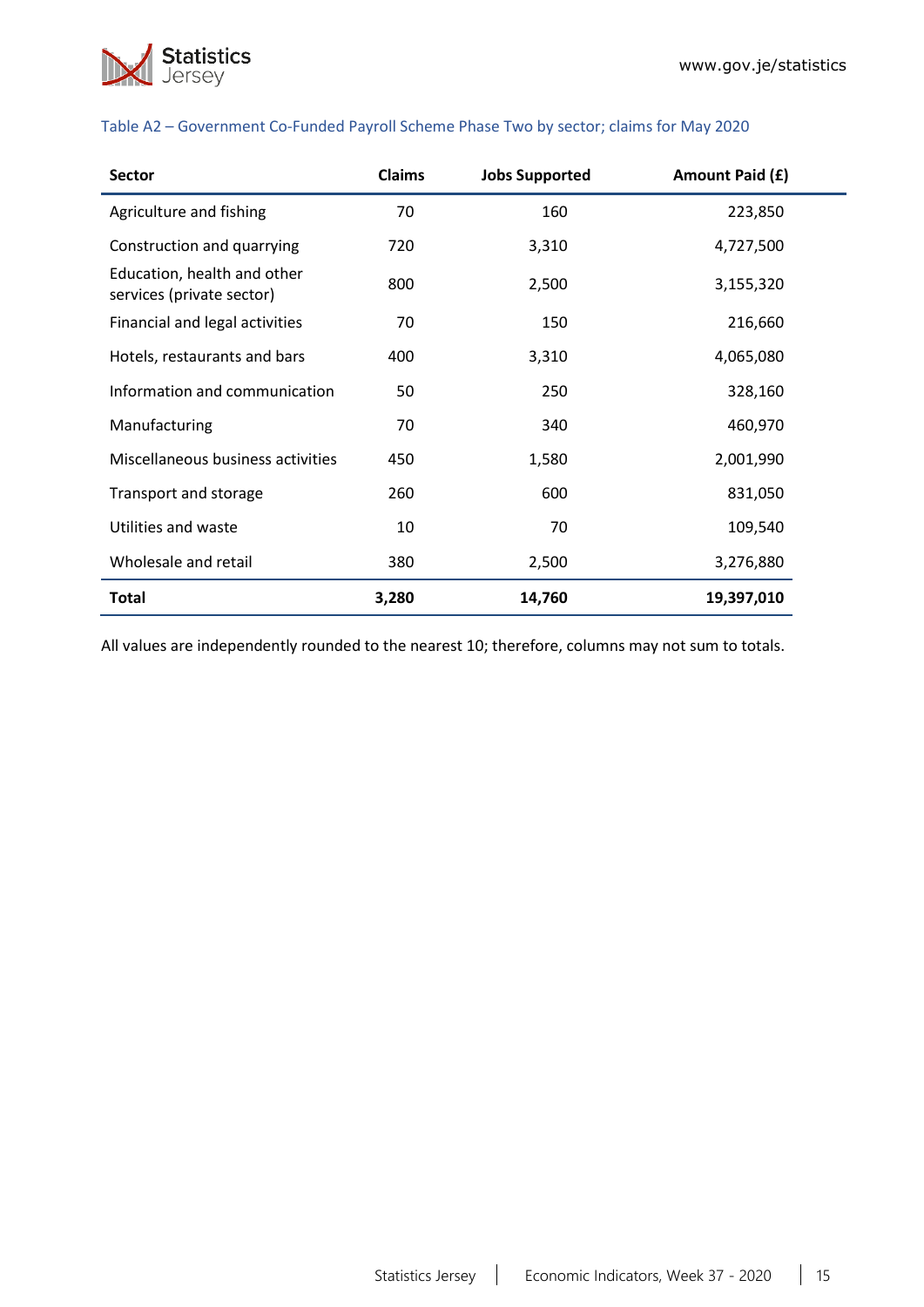

Figure A3 shows the proportion of the total amount paid that each sector has claimed under the Co-Funded Payroll Scheme for May 2020 compared with the proportion of GVA that the sector represented in 2018.





Figure A4 shows the proportion of the total jobs supported in each sector under the Co-Funded Payroll Scheme for May 2020 compared with the proportion of the Jersey labour market that the sector represented in December 2019.

## Figure A4 – Sectoral comparison of proportion of jobs claimed for in May 2020 and proportion of the labour market (December 2019)<sup>11</sup>

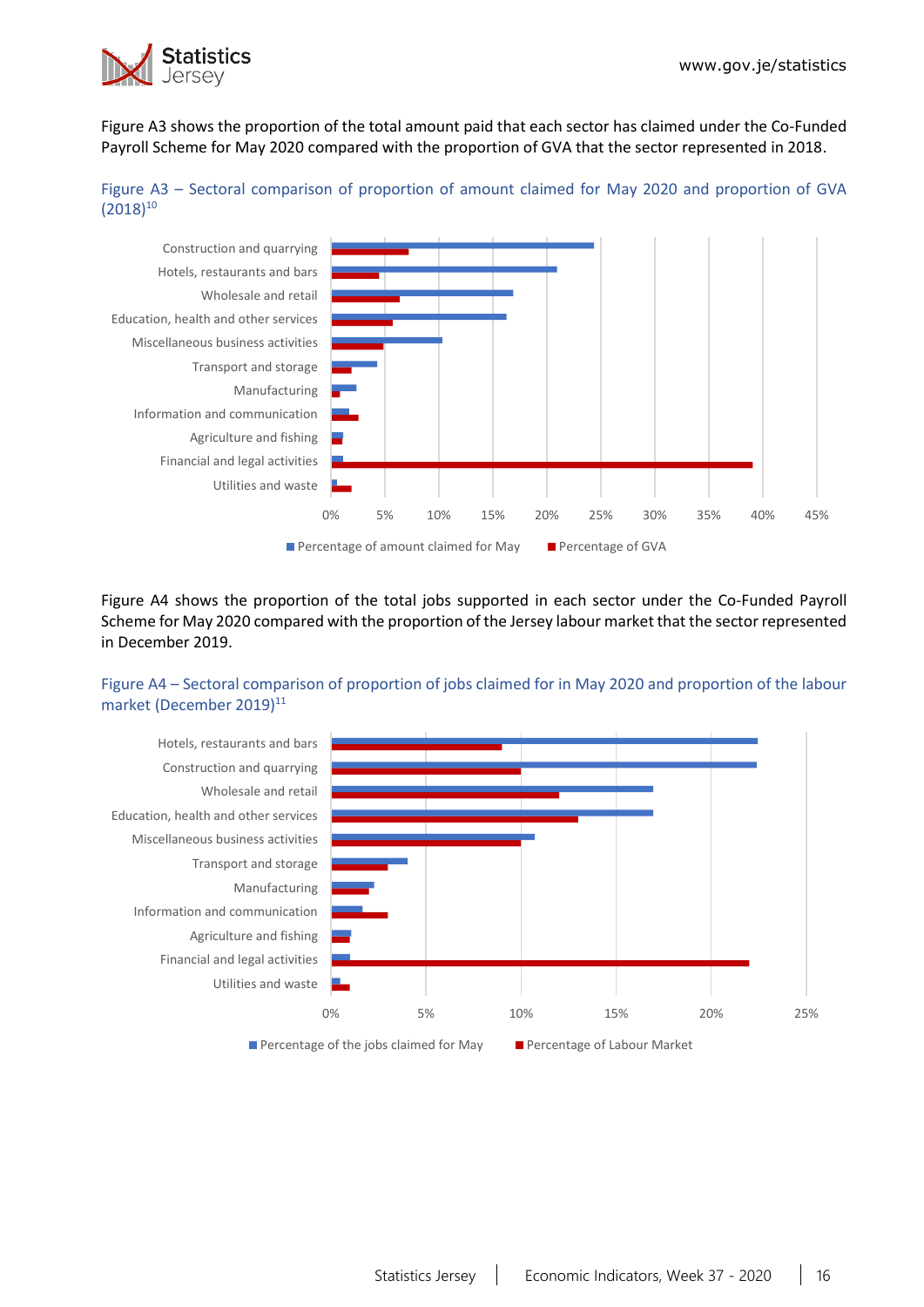

| <b>Sector</b>                                            | <b>Claims</b> | <b>Jobs Supported</b> | Amount Paid (£) |
|----------------------------------------------------------|---------------|-----------------------|-----------------|
| Agriculture and fishing                                  | 60            | 120                   | 169,820         |
| Construction and quarrying                               | 520           | 2,210                 | 3,287,280       |
| Education, health and other<br>services (private sector) | 710           | 2,340                 | 2,894,950       |
| Financial and legal activities                           | 50            | 130                   | 188,710         |
| Hotels, restaurants and bars                             | 380           | 3,320                 | 3,994,340       |
| Information and communication                            | 50            | 210                   | 281,530         |
| Manufacturing                                            | 60            | 260                   | 357,180         |
| Miscellaneous business activities                        | 390           | 1,240                 | 1,659,180       |
| Transport and storage                                    | 260           | 560                   | 781,700         |
| Utilities and waste                                      | 10            | 90                    | 134,610         |
| Wholesale and retail                                     | 300           | 1,800                 | 2,360,940       |
| Total                                                    | 2,790         | 12,280                | 16,110,250      |

## Table A3 – Government Co-Funded Payroll Scheme Phase Two by sector; claims for June 2020

All values are independently rounded to the nearest 10; therefore, columns may not sum to totals.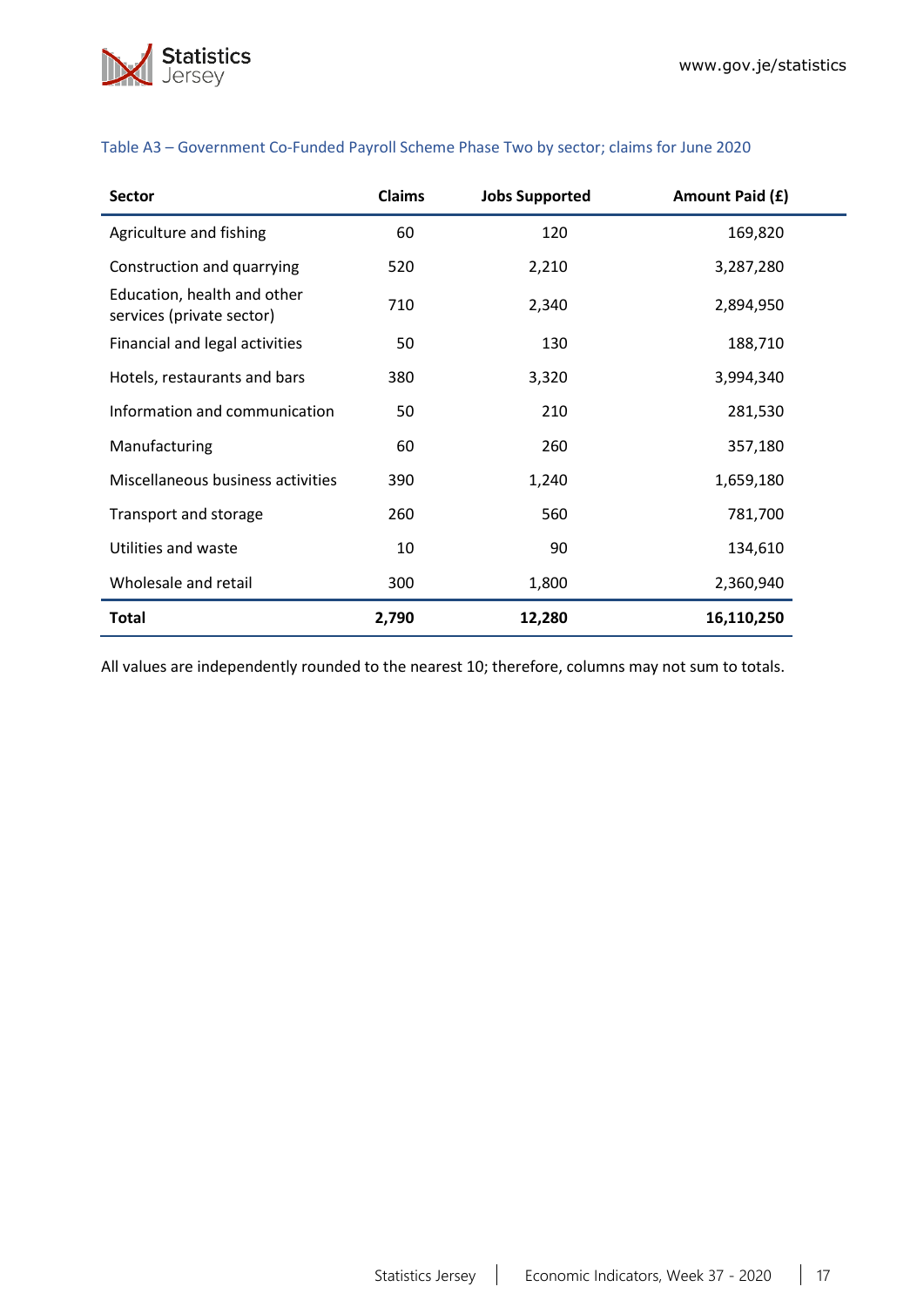

Figure A5 shows the proportion of the total amount paid that each sector has claimed under the Co-Funded Payroll Scheme for June 2020 compared with the proportion of GVA that the sector represented in 2018.





Figure A6 shows the proportion of the total jobs supported in each sector under the Co-Funded Payroll Scheme for June 2020 compared with the proportion of the Jersey labour market that the sector represented in December 2019.

## Figure A6 – Sectoral comparison of proportion of jobs claimed for in June 2020 and proportion of the labour market (December 2019)<sup>11</sup>